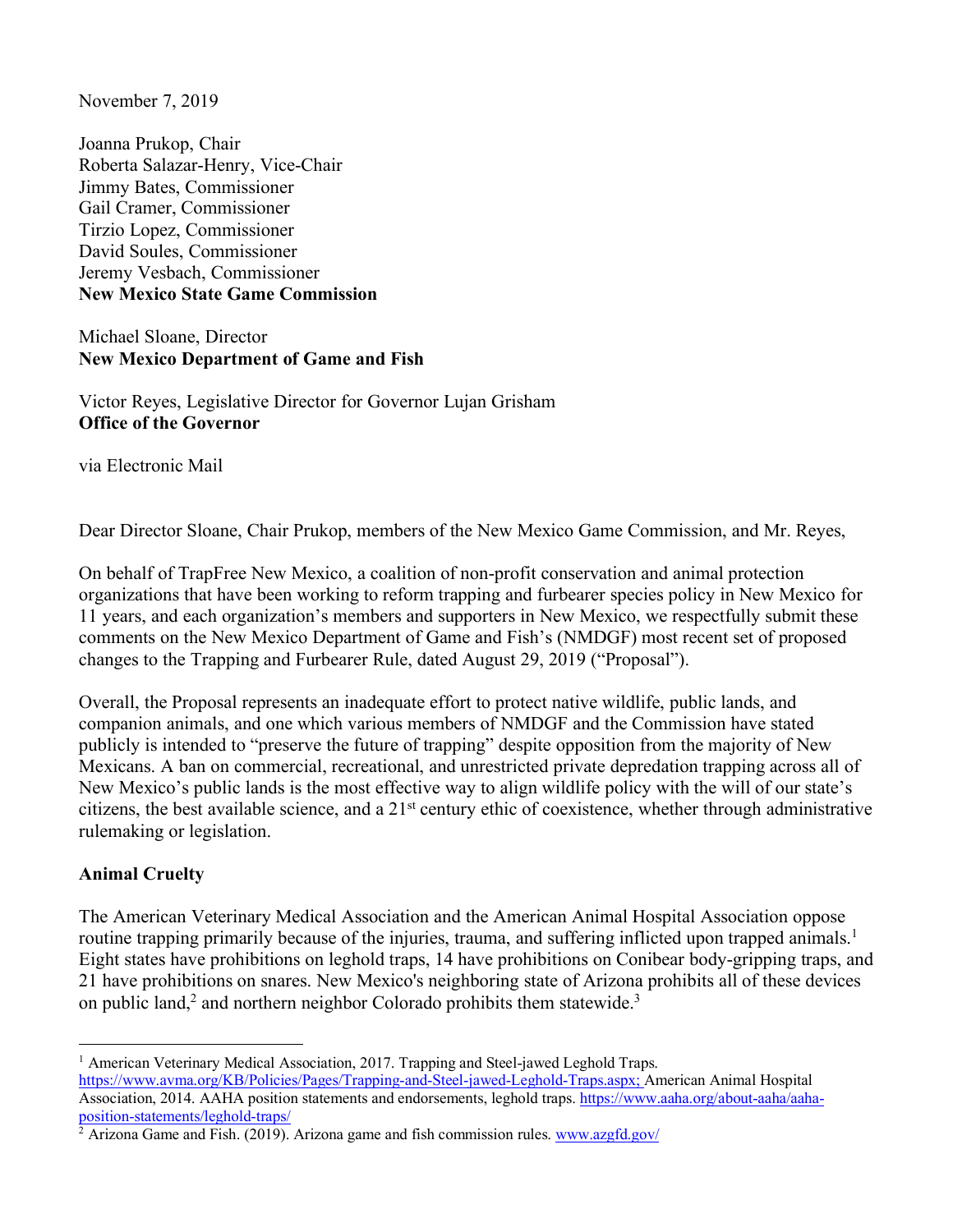Despite numerous modifications, most traps can cause serious injury and suffering, including broken legs, dislocated shoulders, lacerations, torn muscles, cuts to mouths and gums, broken teeth, fractures, amputation of digits, and death.<sup>4</sup> An animal trapped on land may suffer from psychological stress and/or pain, starvation, dehydration, predation, or exposure to severe weather. <sup>5</sup> If captured in aquatic traps, animals adapted to swimming and diving for long periods such as beavers and river otters can slowly suffer from hypoxia even if they struggle before drowning.

Conibear traps, intended to kill animals instantly by snapping the spinal column at the base of the neck, often mis-strike, and injured animals frequently escape from them. Studies show that Conibear traps generally kill less than 15 percent of trapped animals instantly and more than 40 percent usually die slow, painful deaths as unintended body parts such as abdomens, heads or limbs are smashed and crushed between the trap bars.<sup>6</sup>

The nature of animal suffering caused by traps differs from traditional hunting practices, in which a hunter is present to identify his or her target (and can discriminate between the target and non-targets) and uses skill to take precise aim at the animal in order to minimize suffering.

The Department of Game and Fish is citing trapping "Best Management Practices" (BMPs) in its presentations about trapping. These recommendations are not based on unbiased science, but instead based on voluntary reports and anecdotes from trappers and trapping advocates alone. The parameters used to judge animal suffering are arbitrary, and BMPs continue to allow terrible suffering as acceptable. BMPs were developed in response to the threat from the European Union to prohibit the importation of pelts from trapped animals because of significant concerns about animal welfare. But the very devices that the EU sought to prohibit were then conveniently found by those involved in the research to be acceptable after all. The BMP program has been criticized by independent scientists, wildlife professionals, and animal advocacy organizations as unscientific, self-serving, non-transparent, and designed to simply make trapping palatable to the broader public. 7

Upon discovery by a trapper, wildlife can be killed in horrific manners in part to preserve fur and pelt intactness. Commonly used methods include strangling, drowning, bludgeoning and chest stomping.

While lamination, offsets, swivels, and anchors may offer incremental improvements, these and other changes in the Proposal ultimately will not sufficiently change the likelihood of suffering in leghold traps, nor can the Proposal adequately ensure that Conibear traps actually instantly kill animals. The Proposal also continues to allow trappers to kill trapped animals in unimaginably cruel ways.

# **Public Safety on Public Lands**

 <sup>3</sup> Colorado Parks and Wildlife. (n.d.). Furbearers and small game, except migratory birds; Article I – General provisions. www.cpw.state.co.us/Documents/RulesRegs/ 4 Phillips, R. L., et al. 1990. Leg injuries to coyotes in three types of foothold traps. Wildlife Society Bulletin 18: 166-175.

<sup>5</sup> Iossa, G., C. D. Soulsbury, and S. Harris. 2007. Mammal trapping: a review of animal welfare standards of killing and restraining traps. Animal Welfare 16: 335-352

<sup>6</sup> H. C. Lunn. "The Conibear Trap—Recommendations for its Improvement," Humane Trap Development Committee of Canada, Canadian Federation of Humane Societies. 1973.

<sup>&</sup>lt;sup>7</sup> Fox, Camilla, 2009. Trapped in Debate. Animal Welfare Institute quarterly letter https://awionline.org/awi-quarterly/2009summer/trapped-debate; Harrop, S.R. 2000. The trapping of wild mammals and attempts to legislate for animal suffering in international standards. Journal of Environmental Law, 12:333-360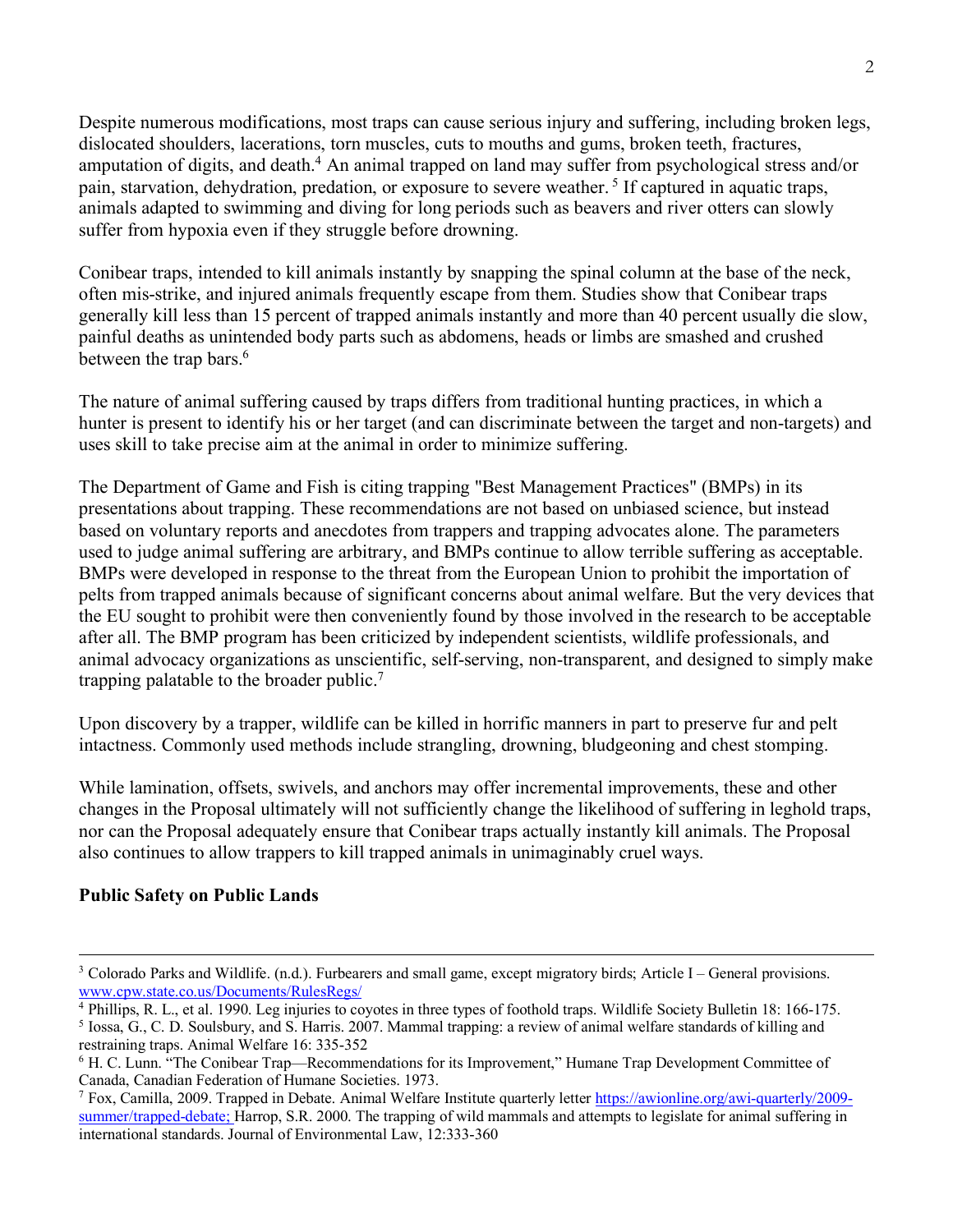Only ~175,000 acres, or 0.5 percent of public lands in New Mexico, would be affected by the four closures proposed. That is a miniscule amount of the total land on which New Mexicans hike, bike, fish, hunt, camp, and watch wildlife. Department staff say that these are "high recreation use areas," but have provided no data to differentiate these areas from the countless other public lands across the state that New Mexicans use. Moreover, there is no data to suggest that these areas are actually more prone to negative trapping incidents than others.

While the Proposal's closures may assuage the concerns of *some* urban New Mexicans that don't venture far from home, they leave countless others vulnerable to encounters. Many New Mexicans and tourists alike enjoy utilizing public lands outside of the closure areas.

New Mexico's growing outdoor recreation economy—reliant on our amazing public lands—is among our state's greatest sustainable economic drivers and a priority of Governor Michelle Lujan Grisham. The creation of the Division of Outdoor Recreation is a step towards maximizing and promoting that financial resource. Our antiquated trapping rules are a threat to that economy. Maimed and killed companion animals and gruesome encounters with trapped, suffering wildlife are a blight on our reputation as a destination for outdoor recreation.

The increased setback around trailheads is welcome, but the omission of trails themselves is unconscionable. Department staff say that "trapper behavior" indicates that trappers won't utilize trails because of the increased setback. Again, no data is provided to support this claim. If this claim is true, there is absolutely no reason that trails should not be closed entirely. At the same time, numerous incidents in past years where the public has found wildlife languishing in traps or experienced their dog caught in a trap have happened down-trail, miles beyond the trailhead.

If, as implied by closure areas and trailhead setbacks, traps represent a danger and a threat on New Mexico's public lands, the real solution is a closure of all public lands. Closing some areas while leaving others unprotected is an inconsistency that favors some New Mexicans and leaves others exposed to the dangers and trauma imposed by traps.

# **Traps are Indiscriminate**

Traps are indiscriminate. This fact has been born out across the world, the country, and in New Mexico. Approximately 40 endangered Mexican gray wolves have been caught by non-government traps since 1998. Non-target animals including ravens, black bears, ungulates, javelinas, cougars (including spotted kittens), ground dwelling birds, protected squirrels and of course domestic dogs have been caught sometimes injured, and sometimes killed—in New Mexico. Clarifying in the Proposal that it is unlawful to take certain species does not actually represent a change in outcome in the field.

Both leghold traps and Conibear traps have a high potential for capturing and/or killing non-target animals. Field studies of the Conibear 120 Magnum (used to trap small animals such as minks and pine martens) have shown that non-targeted species constitute more than 73 percent of all captures. Other information shows that between 2 and 10 non-targeted animals are trapped for every target animal captured. Still other studies found that non-targeted animals constitute between 56 percent and 76 percent of leghold trap captures.<sup>8</sup>

 $\overline{a}$ <sup>8</sup> G. Proulx and M. W. Barrett. "Field Testing the C120 Magnum for Mink" Wildlife Society Bulletin 21 (1993): 421–426.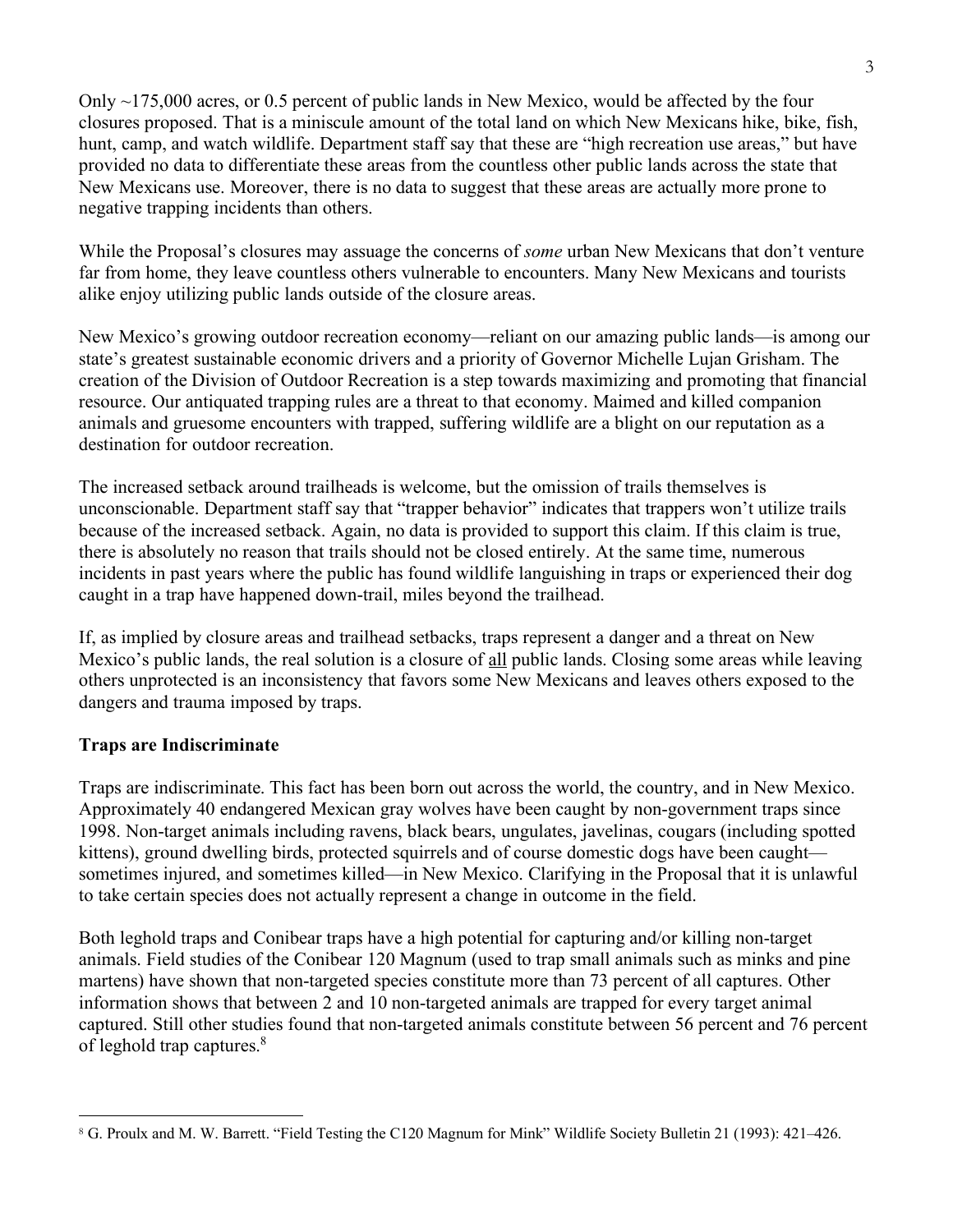The only way to ensure that non-target animals—including endangered, threatened, non-game, and domestic animals—are not caught in traps is to eliminate traps from the landscape except when used or overseen by scientific professionals.

# **Decimation of Native Wildlife for Commercial and Private Profit**

The NMDGF supports the continuation of trapping native species without sufficient population data on furbearer species. Instead, NMDGF relies on faulty methods to gauge population health. In their presentations about population health, Department staff has insinuated that high bobcat mortalities implies a healthy population, but an increase in swift fox mortalities would be cause for concern—this is a baffling inconsistency. "Catch per unit effort" is cited by the Department as being acceptable for bobcats, but this data is only gathered from successful bobcat trappers which creates an inherent bias that compromises this assertion—there is no accounting for the number of unsuccessful trappers that never report this data. As a result, the primary pillar on which the Department bases its knowledge—and the subsequent broad lack of bag limits and annual kill limits—is the opinion of trappers. The NMDGF is catering to trappers' wishes by relying on those same trappers to inform its understanding of how native species populations are faring.

Without any actual, scientific studies on furbearer populations, we cannot know that trapping is not or will not harm these populations. We are living through the sixth mass extinction event in Earth's history. In New Mexico's fragile ecosystems, drought and other climate change implications will possibly make native species' existences that much more difficult. Biodiversity (both within populations and among different species) is key to the resilience of our ecosystems. There is no publicly available data to suggest that trapping is not harming that biodiversity and resilience.

Moreover, the persecution of native carnivores can have negative consequences for the biome. A study in the Henry Mountains of Utah found that jackrabbits were the main source of competition with cattle for fodder. Intensive culling of coyotes, the main predator of jackrabbits, to supposedly benefit cattle has implication for the vegetative community that underpins ecosystem health and productivity.<sup>9</sup>

The North American Model of Conservation, which is often cited by wildlife managers and policymakers, expressly seeks to eliminate markets for wildlife.<sup>10</sup> Yet the purpose of commercial trapping is for private trappers to profit from the sale of trapped animal pelts. Another tenet declares that science is the proper tool for the discharge of wildlife policy, yet scientific data about the population densities, trends and effects of trapping are largely lacking when it comes to the species in New Mexico exploited for their fur. In short, commercial and recreational trapping is inherently at odds with the North American Model.

The Department should have thorough, scientific, peer-reviewed studies on all native furbearer species populations if it is going to allow harvest of those species. Until that precautionary principle is satisfied, commercial and recreational trapping should cease.

# **Furbearer "Management"**

Trapping has been touted by Department staff as a "legitimate" and "valuable" wildlife management tool. However, the type and scope of trapping has not been specified nor are the reasons stated for its necessity.

 $9$  Ranglack, Dustin H, et al. J Appl Ecol. 2015 Apr; 52(2): 467–474. Published online 2015 Jan 26. doi: 10.1111/1365-2664.12386

<sup>&</sup>lt;sup>10</sup> https://en.wikipedia.org/wiki/North\_American\_Model\_of\_Wildlife\_Conservation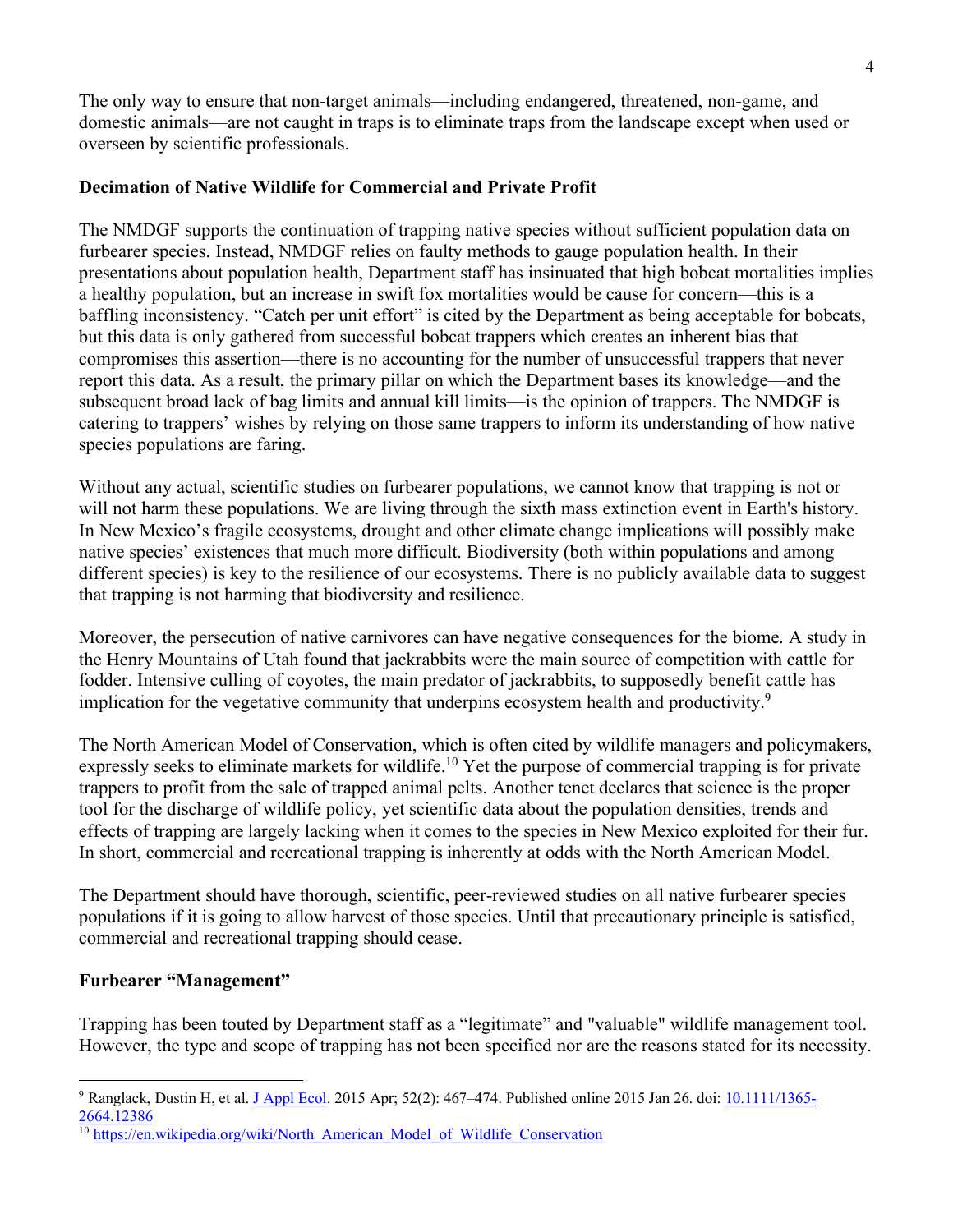There are no management plans for any trapped species, no stated goals, and no monitoring whether goals are being met, particularly for trapping by private individuals. New Mexico does not know the locations nor the number of traps set each year. Recreational and commercial trapping meets no known definition of the term "management" at all. Moreover, the majority of species trapped in New Mexico are selfregulating—populations are kept balanced by biological carrying capacity, social structures, and the establishment and defense of territories.

Trapping has not been shown to effectively protect against or mitigate livestock depredation concerns and in fact can exacerbate depredation risk when the rigid social structure of canid packs is disrupted by trapping.11 Arizona and Colorado have both *heavily* restricted trapping and livestock depredation is not shown to have increased. 12

Despite allusions to disease control by NMDGF staff during a presentation on the Proposal, a study on the Department's own website states that "[t]he influence of trapping on the occurrence and spread of wildlife diseases has not been established definitively."13 According to the Centers for Disease Control, the National Academy of Sciences and the World Health Organization, as well as numerous other scientific, public health and veterinary organizations, there is no scientific evidence that trapping controls the spread of disease such as rabies.14

Because of social disruption, trapping can actually exacerbate disease outbreak as territories go up for grabs and the potential for physical contact caused by disputes between animals increases. The rabies outbreak in gray foxes in southwest New Mexico in 2008 followed an extremely high level of take by trappers. Over 1300 gray foxes were trapped and killed in Grant County alone in the 2007-2008 trapping season. It would appear that trapping not only didn't prevent the outbreak, but it may have instigated and worsened it. Uncoordinated, unplanned, and sporadic recreational and commercial trapping cannot be said to have value in mitigating wildlife diseases like rabies.

Furthermore, trappers do not prize animals culled naturally—typically the ill, aged, infirm, and very young—which can keep wildlife populations healthy. Instead, trappers work against natural selection by removing the healthiest animals with the best fur and discarding the unhealthy ones as by-catch.

Commercial and recreational trapping is not guided by science or driven by a goal. It doesn't follow a plan, and is not specific to any species or geographical region. Therefore, it cannot be characterized in the least as a legitimate wildlife management tool.

<sup>&</sup>lt;sup>11</sup> Comelio, Randy. Spring 2018. Using Coyotes to Protect Livestock. Wait. What?

Oregon Small Farm News: Vol. XIII No. 2 12 https://wildearthguardians.org/historical-archive/livestock-losses/;

https://www.aphis.usda.gov/animal\_health/nahms/general/downloads/cattle\_calves\_deathloss\_2015.pdf

<sup>13</sup> http://www.wildlife.state.nm.us/download/hunting/species/furbearers/Trapping-and-Furbearer-Management-in-North-American-Wildlife-Conservation.pdf

<sup>&</sup>lt;sup>14</sup> "Control of Rabies," National Research Council, Subcommittee on Rabies, National Academy of Sciences, Washington, D.C., 1973. Choisy M. and P. Rohani. 2006. Harvesting can increase severity of wildlife disease epidemics. Proc.R.Soc.B 273: 2025-2034 "Controlling Wildlife Rabies through Population Reduction: An Ineffective Method," The Rabies Monitor, Vol. 4, No.1, Spring 1996.